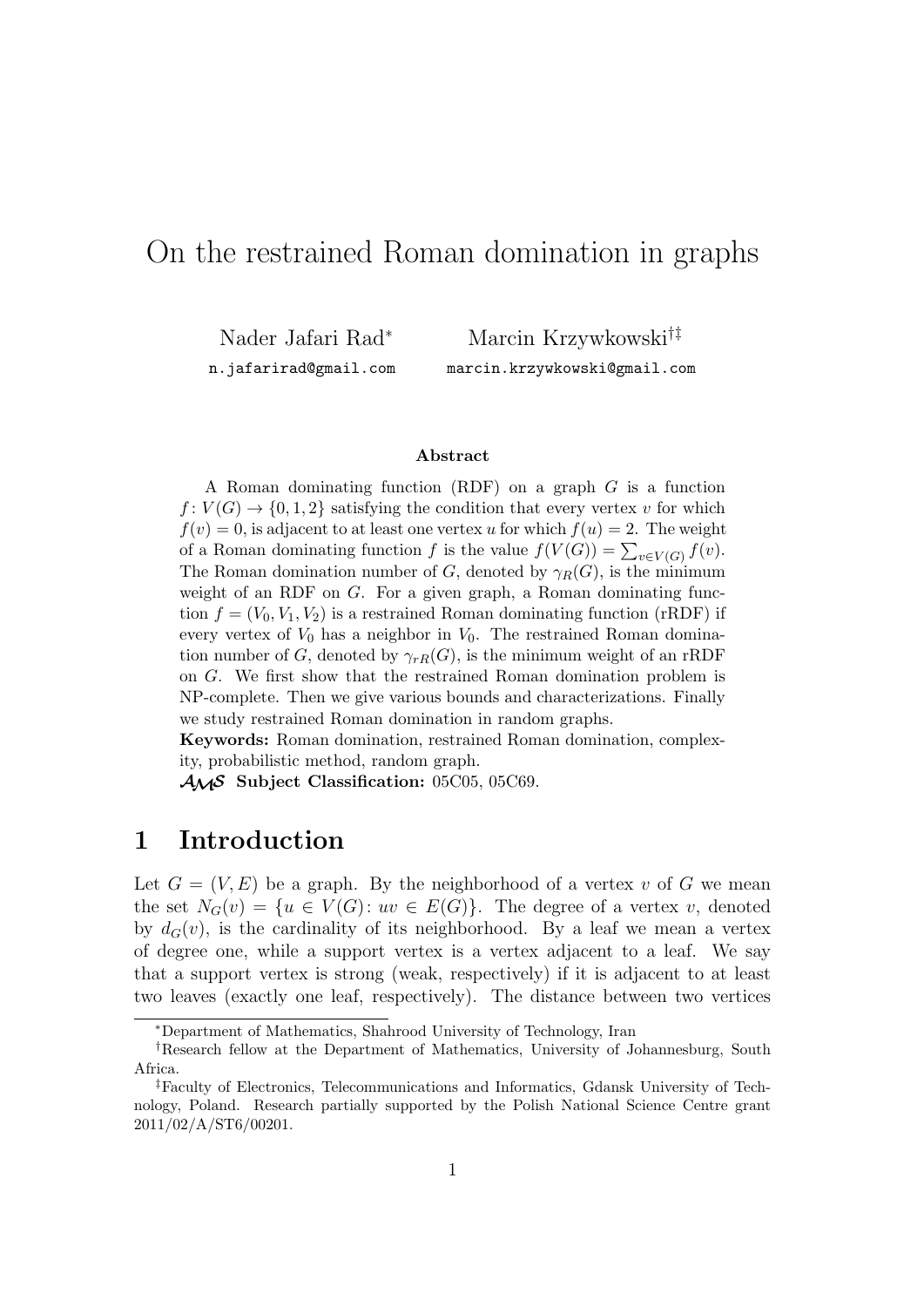of a graph is the number of edges in a shortest path connecting them. The eccentricity of a vertex is the greatest distance between it and any other vertex. The diameter of a graph  $G$ , denoted by  $\text{diam}(G)$ , is the maximum eccentricity among all vertices of *G*. The complete graph on *n* vertices we denote by  $K_n$ . The path (cycle, respectively) on *n* vertices we denote by  $P_n$  ( $C_n$ , respectively). Let *T* be a tree, and let *v* be a vertex of *T*. We say that *v* is adjacent to a path  $P_n$ if there is a neighbor of  $v$ , say  $x$ , such that the subtree resulting from  $T$  by removing the edge *vx* and which contains the vertex *x* as a leaf, is a path  $P_n$ . By a star we mean a connected graph in which exactly one vertex has degree greater than one. Double star is a graph obtained from a star by joining a positive number of vertices to one of the leaves.

A subset  $D \subseteq V(G)$  is a dominating set of *G* if every vertex of  $V(G) \setminus D$  has a neighbor in *D*, while it is a restrained dominating set of *G* if additionally every vertex of  $V(G) \setminus D$  has a neighbor in  $V(G) \setminus D$ . The domination (restrained domination, respectively) number of *G*, denoted by  $\gamma(G)$  ( $\gamma_r(G)$ , respectively), is the minimum cardinality of a dominating (restrained dominating, respectively) set of *G*. Restrained domination in graphs was introduced by Telle and Proskurowski [19], albeit indirectly, as vertex partitioning problem, and was further studied for example in [4–7, 9, 10, 12, 22]. For a comprehensive survey of domination in graphs, see [11].

For a graph *G*, let  $f: V(G) \to \{0, 1, 2\}$  be a function, and let  $(V_0, V_1, V_2)$  be the ordered partition of  $V(G)$  induced by *f*, where  $V_i = \{v \in V(G): f(v) = i\}$ and  $|V_i| = n_i$ , for  $i = 0, 1, 2$ . There is a 1-1 correspondence between the functions  $f: V(G) \to \{0, 1, 2\}$  and the ordered partitions  $(V_0, V_1, V_2)$  of  $V(G)$ . Thus we will write  $f = (V_0, V_1, V_2)$  to refer to f. A function  $f: V(G) \to \{0, 1, 2\}$  is a Roman dominating function, or just RDF, if every vertex *v* for which  $f(v) = 0$ , is adjacent to at least one vertex *u* for which  $f(u) = 2$ . The weight of an RDF is the value  $f(V(G)) = \sum_{v \in V(G)} f(v)$ . The Roman domination number of a graph *G*, denoted by  $\gamma_R(G)$ , is the minimum weight of an RDF on *G*. A function  $f = (V_0, V_1, V_2)$  is called a  $\gamma_R(G)$ -function if it is an RDF on *G* and  $f(V(G)) = \gamma_R(G)$ . The concept of Roman domination in graphs was introduced by Stewart [18], and further studied for example in [3, 8, 13, 15, 16, 21].

As noted in [3], the idea of considering a Roman dominating function is that the assignments 1 and 2 represent either one or two Roman legions stationed at a given location (vertex *v*). A nearby location (an adjacent vertex *u*) is considered to be unsecured if no legions are stationed there (i.e.  $f(u) = 0$ ). One can consider this idea with a further condition that any unsecured location is also adjacent to at least one unsecured location. Pushpam and Padmapriea [17] introduced the concept of restrained Roman domination in graphs. An RDF  $f = (V_0, V_1, V_2)$ on a graph *G* is a restrained Roman dominating function, or just rRDF, on *G* if every vertex of  $V_0$  has a neighbor in  $V_0$ . The restrained Roman domination number of *G*, denoted by  $\gamma_{rR}(G)$ , is the minimum weight of an rRDF on *G*.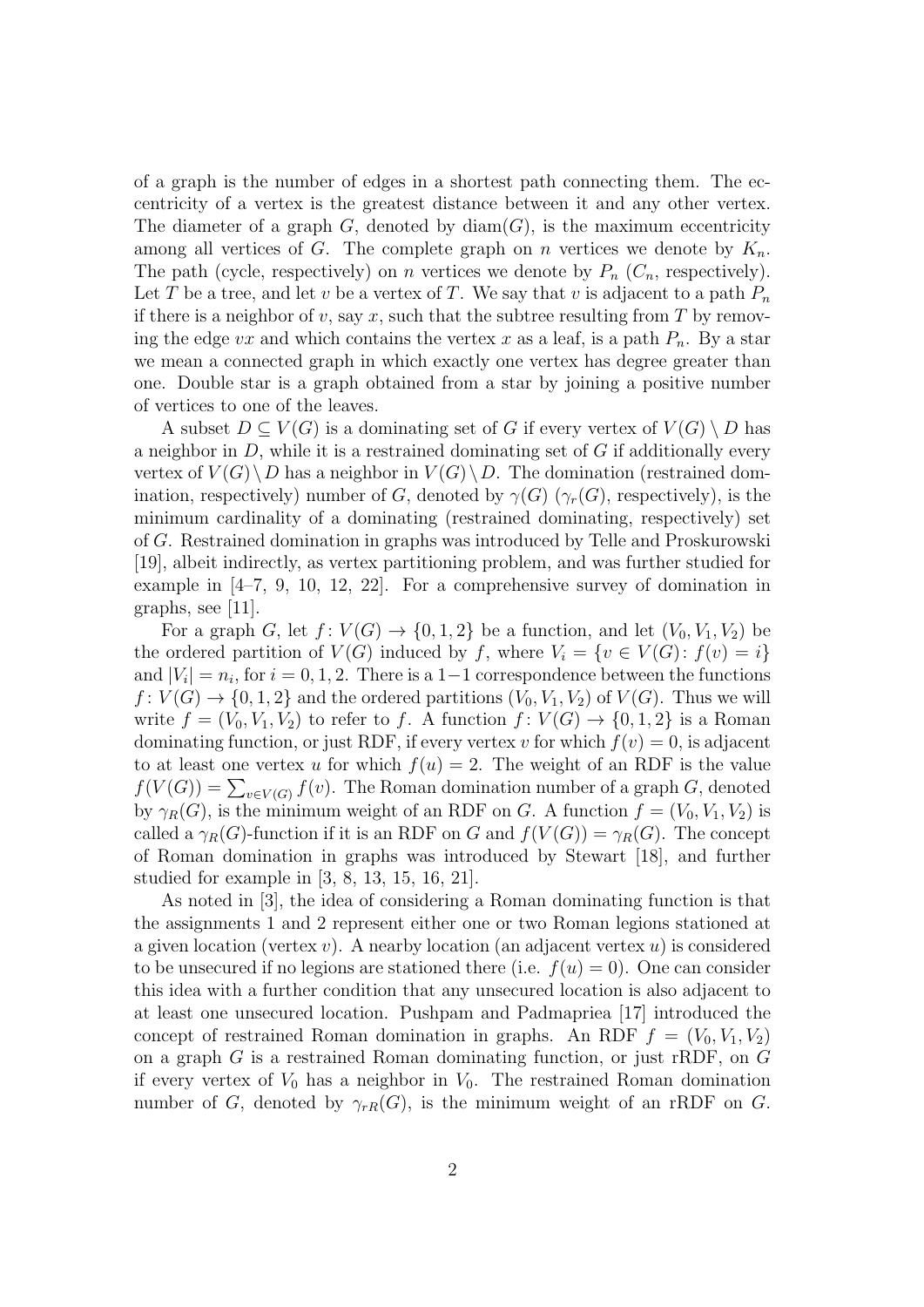A function  $f = (V_0, V_1, V_2)$  is called a  $\gamma_{rR}(G)$ -function if it is an rRDF on *G* and  $f(V(G)) = \gamma_{rR}(G).$ 

We present different bounds and characterizations for the restrained Roman domination number of a graph, and study restrained Roman domination in random graphs. In Section 2, we show that the restrained Roman domination problem is NP-complete for general graphs. In Section 3, we present different bounds and characterizations for the restrained Roman domination number. Finally in Section 4, we study restrained Roman domination in random graphs.

## **2 Complexity**

In this section we prove that the restrained Roman domination decision problem is NP-complete. We shall prove the NP-completeness by reducing the following vertex cover decision problem, which is known to be NP-complete.

VERTEX COVER DECISION PROBLEM

INSTANCE: A graph  $G = (V, E)$  and a positive integer  $k \leq |V(G)|$ .

QUESTION: Does there exist a subset  $C \subseteq V(G)$  of size at most *k* such that for each edge  $xy \in E(G)$  we have  $x \in C$  or  $y \in C$ ?

**Theorem 1 (Karp [14])** *Vertex cover decision problem is NP-complete for general graphs.*

RESTRAINED ROMAN DOMINATION PROBLEM INSTANCE: A graph  $G = (V, E)$  and a positive integer  $k \leq |V(G)|$ . QUESTION: Does there exist a restrained Roman dominating function for *G* with weight at most *k*?

**Theorem 2** *The restrained Roman domination problem is NP-complete for general graphs.*

**Proof.** We transform the vertex cover decision problem for general graphs to the restrained Roman domination decision problem for general graphs. For a given graph  $G = (V, E)$ , let  $s = 3|V(G)| + 4$  and construct a graph  $H = (V_1, E_1)$  as follows. Let  $V_1 = \{x_i : 1 \le i \le s\} \cup \{y\} \cup V(G) \cup \{e_i : e \in E, 1 \le i \le s\}$ , and let

$$
E_1 = \{x_1x_s\} \cup \{yv : v \in V\}
$$
  
\n
$$
\cup \{x_ix_{i+1} : 1 \le i \le s - 1\}
$$
  
\n
$$
\cup \{x_iy : 1 \le i \le s\}
$$
  
\n
$$
\cup \{ve_i : v \in e, e \in E, 1 \le i \le s\}
$$
  
\n
$$
\cup \{e_ie_{i+1}(\text{mod } s) : v \in e, e \in E, 1 \le i \le s\}.
$$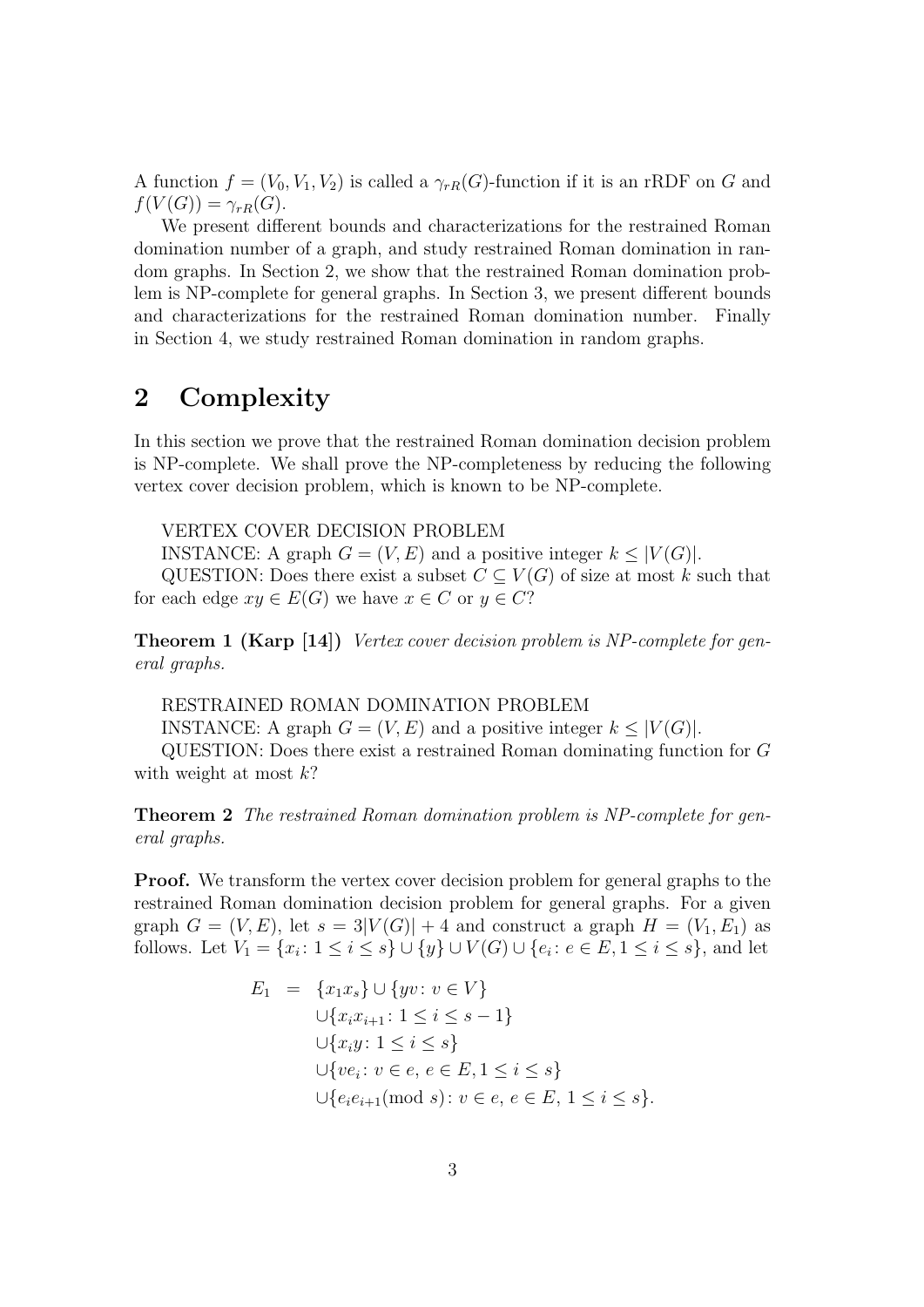Figure 1 shows the graph *H* obtained from  $G = P_3$  by the above procedure. Note that

$$
H[\{x_i \colon 1 \le i \le 13\}] \cong H[\{e_j \colon 1 \le j \le 13\}] \cong H[\{f_l \colon 1 \le l \le 13\}] \cong C_{13},
$$

*y* is adjacent to  $x_i$  for  $i = 1, 2, \ldots, 13, e_j$  is adjacent to both *a* and *b* for *j*  $= 1, 2, \ldots, 13$ , and  $f_l$  is adjacent to both *b* and *c* for  $l = 1, 2, \ldots, 13$ .

We claim that *G* has a vertex cover of size at most *k* if and only if *H* has an rRDF with weight at most  $2k+2$ . Hence the NP-completeness of the restrained Roman domination problem in general graphs follows from that of the vertex cover problem. First, if *G* has a vertex cover *C* of size at most *k*, then the function *f* defined on *V*<sub>1</sub> by  $f(v) = 2$  for  $v \in C \cup \{y\}$  and  $f(v) = 0$  otherwise, is an rRDF with weight at most  $2k + 2$ . On the other hand, suppose that *H* has an rRDF *g* with weight at most  $2k + 2$ . If  $g(y) \neq 2$ , then

$$
\sum_{i=1}^{s} g(x_i) \ge \gamma_{rR}(C_s) \ge \gamma_R(C_s) \ge \frac{2s}{3} > 2|V(G)| + 2 \ge 2k + 2,
$$

which is a contradiction. Thus  $g(y) = 2$ . Similarly, we have  $g(u) = 2$  or  $g(v) = 2$ for any  $e = uv \in E$ . Therefore  $C = \{v \in V : g(v) = 2\}$  is a vertex cover of *G* and  $2|C| + 2 \leq w(g) \leq 2k + 2$ . Consequently,  $|C| \leq k$ .



Figure 1: The graphs  $G = P_3$  and *H* 

# **3 Bounds on the restrained Roman domination number of a graph**

In this section we present different bounds and characterizations concerning the restrained Roman domination number.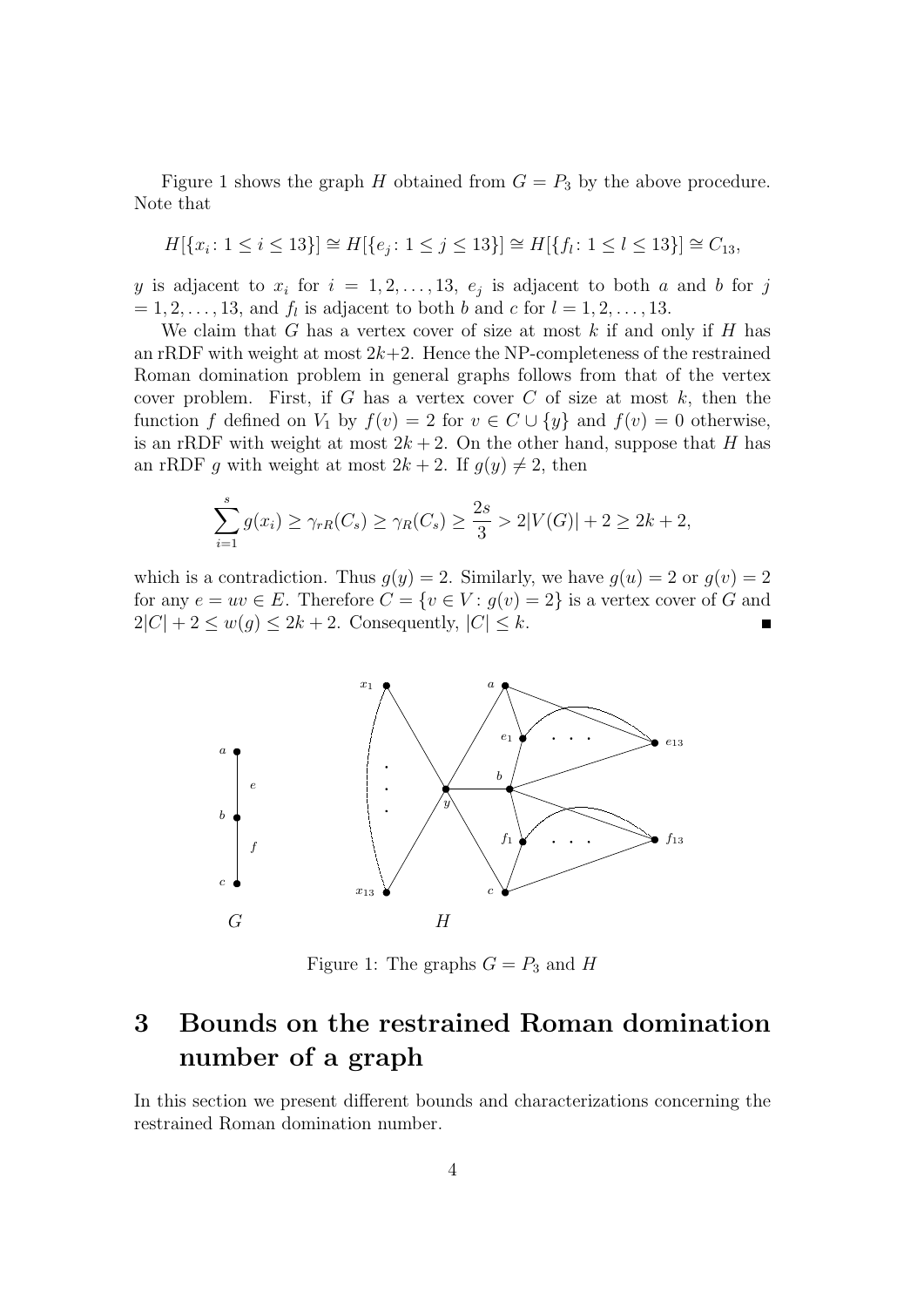#### **3.1 Trees**

We prove that for every nontrivial tree *T* of diameter at least three, order *n*, with *l* leaves and *s* support vertices, we have  $\gamma_{rR}(T) \geq (2n + l - s + 4)/3$ . For the purpose of characterizing the trees attaining this bound we introduce a family *T* of trees  $T = T_k$  that can be obtained as follows. Let  $T_1 \in \{P_4, P_5, P_6\}$ . If *k* is a positive integer, then  $T_{k+1}$  can be obtained recursively from  $T_k$  by one of the following operations.

- Operation  $\mathcal{O}_1$ : Attach a vertex by joining it to any support vertex of  $T_k$ .
- Operation  $\mathcal{O}_2$ : Attach a path  $P_3$  by joining one of its leaves to a vertex of  $T_k$  adjacent to a path  $P_3$ .
- Operation  $\mathcal{O}_3$ : Attach a path  $P_3$  by joining one of its leaves to a leaf of  $T_k$ adjacent to a weak support vertex.

We now prove a lower bound on the restrained Roman domination number of a tree. We also prove that for the equality to be satisfied, the tree must belong to the family  $\mathcal T$ .

**Lemma 3** *For every tree T of diameter at least three, order n, with l leaves and s support vertices, we have*  $\gamma_{rR}(T) \geq (2n + l - s + 4)/3$ *, and if the equality is satisfied, then*  $T \in \mathcal{T}$ *.* 

**Proof.** First assume that  $\text{diam}(T) = 3$ . Thus *T* is a double star. We have  $(2n + 1 - s + 4)/3 = (2n + n - 2 - 2 + 4)/3 = n = \gamma_{rR}(T)$ . If  $T = P_4$ , then  $T \in \mathcal{T}$ . If *T* is a double star different from  $P_4$ , then it can be obtained  $P_4$  by appropriate numbers of operations  $\mathcal{O}_1$  performed on the support vertices. Thus  $T \in \mathcal{T}$ . Now assume that  $\text{diam}(T) \geq 4$ . Thus the order *n* of the tree *T* is at least five. The result we obtain by the induction on the number *n*. Assume that the lemma is true for every tree  $T'$  of order  $n' < n$  with *l'* leaves and *s'* support vertices.

Let  $f = (V_0, V_1, V_2)$  be a  $\gamma_{rR}(T)$ -function. First assume that some support vertex of *T*, say *x*, is strong. Let *y* and *z* be leaves adjacent to *x*. Let  $T' = T - y$ . We have  $n' = n - 1$ ,  $l' = l - 1$  and  $s' = s$ . Clearly, we have  $y, z \in V_1 \cup V_2$ . The function *f* is minimum, thus  $f(y) \neq 2$  or  $f(z) \neq 2$ . Without loss of generality we assume that  $f(y) = 1$ . It is easy to observe that  $f|_{V(T)}$  is an rRDF for the tree *T'*. Therefore  $\gamma_{rR}(T') \leq \gamma_{rR}(T) - 1$ . We now get  $\gamma_{rR}(T) \geq \gamma_{rR}(T') + 1$  $\geq (2n'+l'-s'+4)/3+1 = (2n-2+l-1-s+7)/3 = (2n+l-s+4)/3.$ If  $\gamma_{rR}(T) = (2n + l - s + 4)/3$ , then obviously  $\gamma_{rR}(T') = (2n' + l' - s' + 4)/3$ . By the inductive hypothesis we have  $T' \in \mathcal{T}$ . The tree *T* can be obtained from  $T'$ by operation  $\mathcal{O}_1$ . Thus  $T \in \mathcal{T}$ . Henceforth, we can assume that every support vertex of *T* is weak.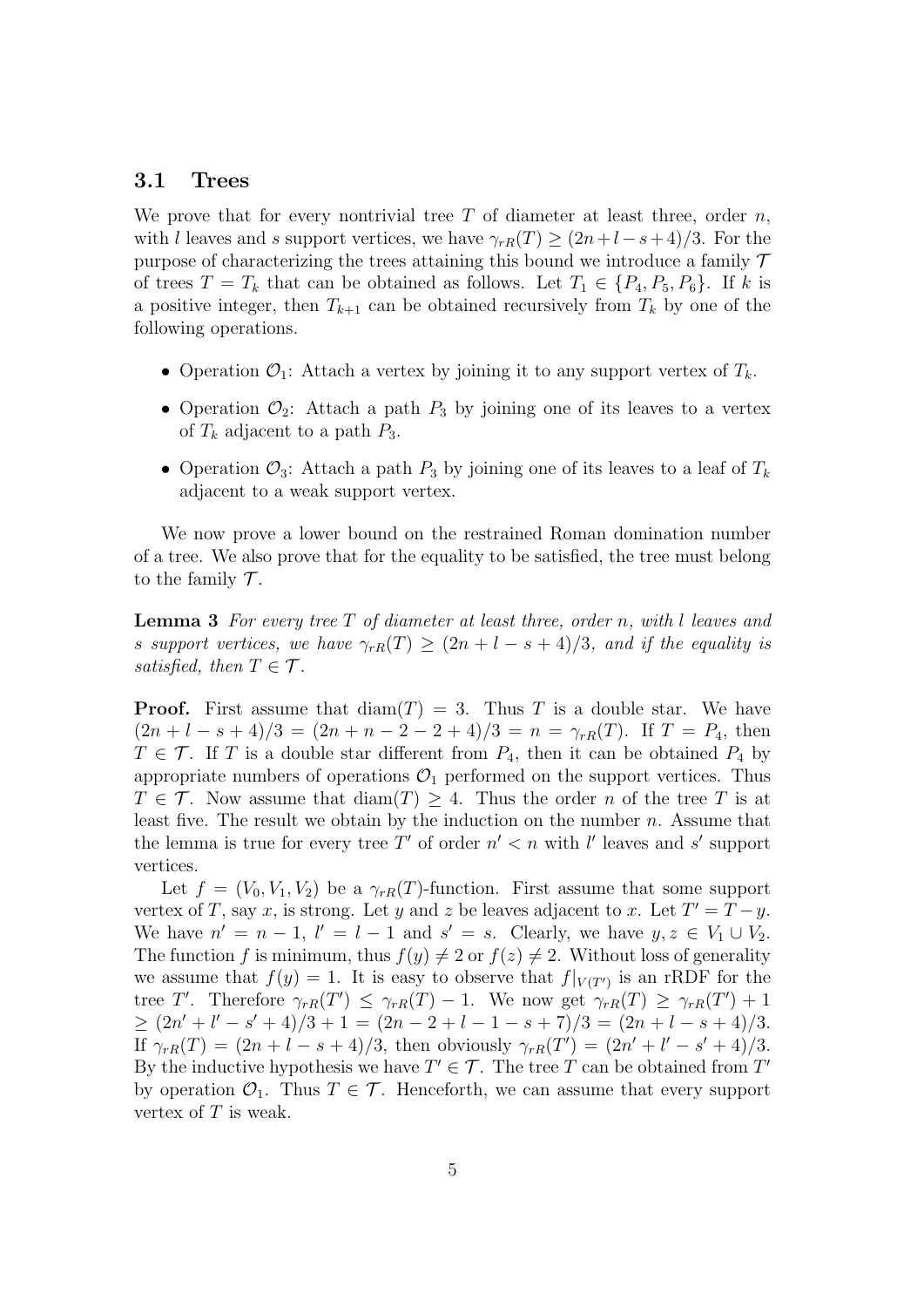We now root T at a vertex r of maximum eccentricity  $\text{diam}(T)$ . Let t be a leaf at maximum distance from *r*, *v* be the parent of *t*, *u* be the parent of *v*, and *w* be the parent of *u* in the rooted tree. By  $T_x$  we denote the subtree induced by a vertex *x* and its descendants in the rooted tree *T*.

Clearly,  $t \in V_1 \cup V_2$ . Assume that  $v \notin V_0$ . Then  $f(t) = 1$  as the function f is minimum. Let  $T' = T - t$ . We have  $n' = n - 1$ ,  $l' = l$  and  $s' \in \{s - 1, s\}$ . It is easy to observe that  $f|_{V(T')}$  is an rRDF for the tree *T'*. Therefore  $\gamma_{rR}(T') \leq \gamma_{rR}(T) - 1$ . We now get  $\gamma_{rR}(T) \ge \gamma_{rR}(T') + 1 \ge (2n' + l' - s' + 4)/3 + 1 \ge (2n - 2 + l - s + 7)/3$  $=(2n + 1 - s + 5)/3 > (2n + 1 - s + 4)/3$ . Thus we can assume that  $f(v) = 0$ , and consequently,  $f(u) = 0$  and  $f(t) = 2$ .

Assume that among the children of *u* there is a support vertex, say *x*, other than *v*. The leaf adjacent to *x* we denote by *y*. Let  $T' = T - T_v$ . We have  $n' = n - 2$ ,  $l' = l - 1$  and  $s' = s - 1$ . Because of the similarity of the subtrees *T*<sup>*v*</sup> and *T*<sub>*x*</sub>, we can assume that  $f(x) = 0$  and  $f(y) = 2$ . Observe that  $f|_{V(T)}$ is an rRDF for the tree *T'*. Therefore  $\gamma_{rR}(T') \leq \gamma_{rR}(T) - 2$ . We now get  $\gamma_{rR}(T) \geq \gamma_{rR}(T') + 2 \geq (2n' + l' - s' + 4)/3 + 2 = (2n - 4 + l - 1 - s + 1 + 10)/3$  $=(2n + l - s + 6)/3 > (2n + l - s + 4)/3.$ 

Now assume that some child of *u*, say *x*, is a leaf. Clearly,  $f(x) \neq 0$ . Let  $T' = T - x$ . We have  $n' = n - 1$ ,  $l' = l - 1$  and  $s' = s - 1$ . If  $f(x) = 1$ , then obviously  $f|_{V(T')}$  is an rRDF for the tree T'. Now assume that  $f(x) = 2$ . We have  $f(w) \in \{0, 1\}$ , otherwise we can change the value of  $f(x)$  from 2 to 1, a contradiction to the minimality of *f*. If  $f(w) = 1$ , then let us observe that  $f|_{V(T')}$ with the modification that  $f(w) = 2$ , is an rRDF for the tree T'. We now conclude that  $\gamma_{rR}(T') \leq \gamma_{rR}(T) - 1$ . We get  $\gamma_{rR}(T) \geq \gamma_{rR}(T') + 1 \geq (2n' + l' - s' + 4)/3 + 1$ = (2*n−*2+*l−*1*−s*+1+7)*/*3 = (2*n*+*l−s*+5)*/*3 *>* (2*n*+*l−s*+4)*/*3. Now assume that  $f(w) = 0$ . Let  $T'' = T - T_v$ . We have  $n'' = n - 2$ ,  $l'' = l - 1$  and  $s'' = s - 1$ . Observe that  $f|_{V(T'')}$  is an rRDF for the tree  $T''$ . Therefore  $\gamma_{rR}(T'') \leq \gamma_{rR}(T) - 2$ . We now get  $\gamma_{rR}(T) \geq \gamma_{rR}(T'')+2 \geq (2n''+l''-s''+4)/3+2 \geq (2n-4+l)$ *−*1 *− s* + 1 + 10)*/*3 = (2*n* + *l − s* + 6)*/*3 *>* (2*n* + *l − s* + 4)*/*3.

Now assume that  $d_T(u) = 2$ . Thus  $f(w) = 2$ . First assume that there is a child of *w* other than *u*, say *x*, such that the distance of *w* to the most distant vertex of  $T_x$  is three. It suffices to consider only the possibility when  $T_x$  is a path  $P_3$ . Let  $T' = T - T_u$ . We have  $n' = n - 3$ ,  $l' = l - 1$  and  $s' = s - 1$ . Observe that  $f|_{V(T')}$  is an rRDF for the tree *T'*. Therefore  $\gamma_{rR}(T') \leq \gamma_{rR}(T) - 2$ . We now get  $\gamma_{rR}(T) \geq \gamma_{rR}(T') + 2 \geq (2n' + l' - s' + 4)/3 + 2 = (2n - 6 + l - 1)$ *−s*+ 1 + 10)*/*3 = (2*n*+*l−s*+ 4)*/*3. If *γrR*(*T*) = (2*n*+*l−s*+ 4)*/*3, then obviously  $\gamma_{rR}(T') = (2n' + l' - s' + 4)/3$ . By the inductive hypothesis we have  $T' \in \mathcal{T}$ . The tree *T* can be obtained from *T'* by operation  $\mathcal{O}_2$ . Thus  $T \in \mathcal{T}$ .

Now assume that there is a child of *w*, say *x*, such that the distance of *w* to the most distant vertex of  $T_x$  is two. Thus x is a support vertex of degree two. The leaf adjacent to *x* we denote by *y*. Let  $T' = T - T_x$ . We have  $n' = n - 2$ ,  $l' = l - 1$ and  $s' = s - 1$ . Let us observe that  $f(x) = 1$  and  $f(y) = 1$ . It is easy to see that *f*<sup> $|V(T')|$ </sup> is an rRDF for the tree *T*'. Therefore  $\gamma_{rR}(T') \leq \gamma_{rR}(T) - 2$ . We now get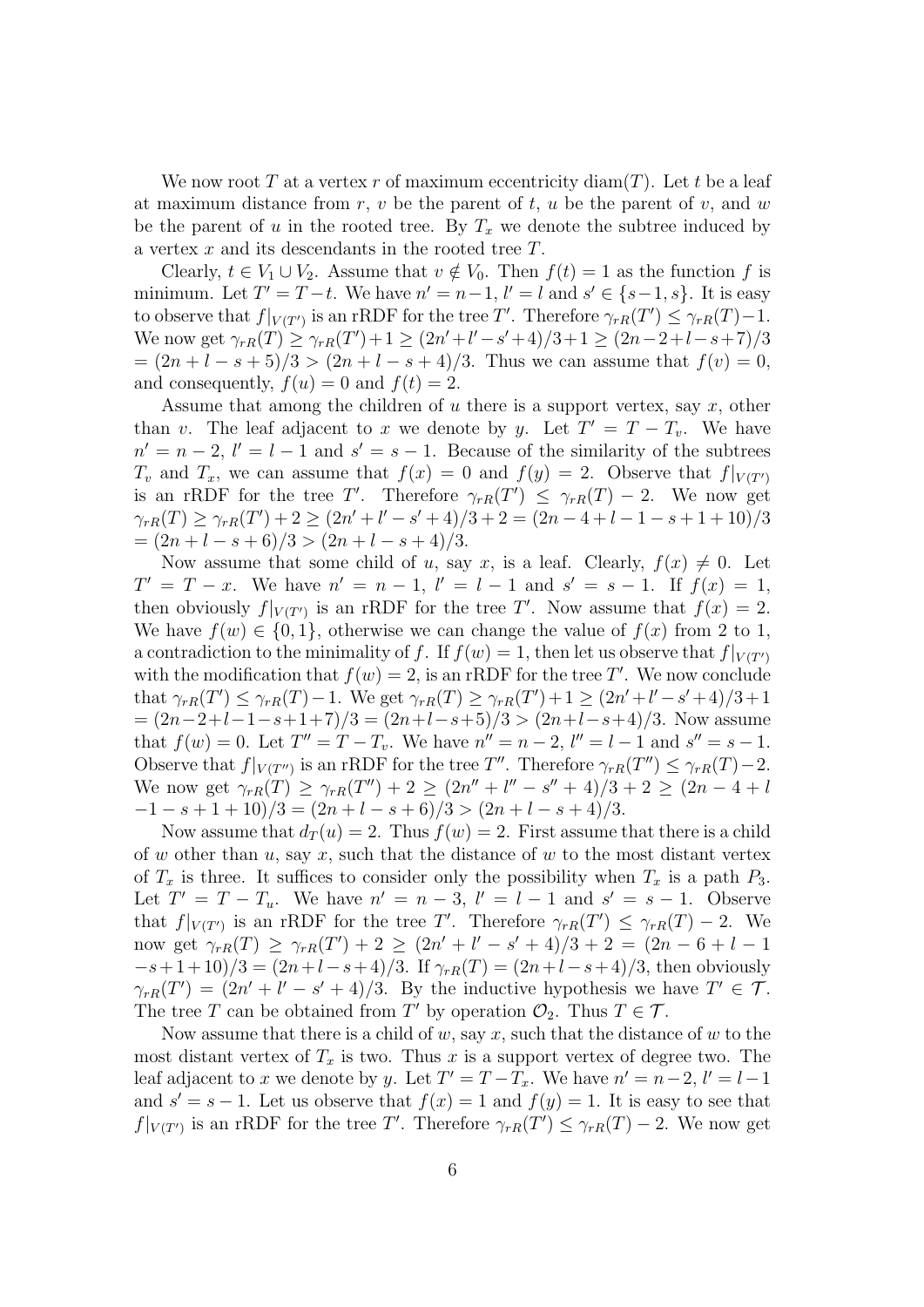$\gamma_{rR}(T) \geq \gamma_{rR}(T') + 2 \geq (2n' + l' - s' + 4)/3 + 2 = (2n - 4 + l - 1 - s + 1 + 10)/3$  $=(2n + l - s + 6)/3 > (2n + l - s + 4)/3.$ 

Now assume that some child of *w*, say *x*, is a leaf. Let  $T' = T - x$ . We have  $n' = n - 1$ ,  $l' = l - 1$  and  $s' = s - 1$ . Notice that  $f(x) = 1$ . Clearly, *f*<sup> $|V(T')|$ </sup> is an rRDF for the tree *T*'. Therefore  $\gamma_{rR}(T') \leq \gamma_{rR}(T) - 1$ . We now get  $\gamma_{rR}(T) \geq \gamma_{rR}(T')+1 \geq (2n'+l'-s'+4)/3+1 = (2n-2+l-1-s+1+7)/3$  $=(2n + l - s + 5)/3 > (2n + l - s + 4)/3.$ 

Now assume that  $d_T(w) = 2$ . First assume that some child of *d*, say *x*, is a leaf. Let  $T' = T - x$ . We have  $n' = n - 1$ ,  $l' = l - 1$  and  $s' = s - 1$ . Notice that  $f(x) = 1$ . It is easy to see that  $f|_{V(T')}$  is an rRDF for the tree T'. Therefore  $\gamma_{rR}(T') \leq \gamma_{rR}(T) - 1$ . We now get  $\gamma_{rR}(T) \geq \gamma_{rR}(T') + 1 \geq (2n' + l' - s' + 4)/3 + 1$  $=(2n-2+l-1-s+1+7)/3=(2n+l-s+5)/3>(2n+l-s+4)/3.$ 

Now assume that no child of *d* is a leaf. Let  $T' = T - T_u$ . We have  $n' = n - 3$ ,  $l' = l$  and  $s' = s$ . If  $\text{diam}(T') \in \{1, 2\}$ , then  $T' \in \{P_2, P_3\}$  and  $T \in \{P_5, P_6\} \subseteq \mathcal{T}$ . Now assume that  $\text{diam}(T') \geq 3$ . Observe that  $f|_{V(T')}$  is an rRDF for the tree  $T'$ . Therefore  $\gamma_{rR}(T') \leq \gamma_{rR}(T) - 2$ . We now get  $\gamma_{rR}(T) \geq \gamma_{rR}(T') + 2 \geq (2n' + l' - s')$ +4)*/*3+2 *≥* (2*n−*6+*l−s*+10)*/*3 = (2*n*+*l−s*+4)*/*3. If *γrR*(*T*) = (2*n*+*l−s*+4)*/*3, then obviously  $\gamma_{rR}(T') = (2n' + l' - s' + 4)/3$ . By the inductive hypothesis we have  $T' \in \mathcal{T}$ . The tree *T* can be obtained from *T'* by operation  $\mathcal{O}_3$ . Thus  $T \in \mathcal{T}$ .

We have the following necessary condition for that a tree *T* satisfies the equality of the lower bound of  $(2n + l - s + 4)/3$  on the restrained Roman domination number.

**Lemma 4** Let *T* be a tree. If  $\gamma_{rR}(T) = (2n + l - s + 4)/3$ , then for every leaf *x of T, there is a*  $\gamma_{rR}(T)$ *-function f that assigns the value* 2 *to the vertex x.* 

**Proof.** The neighbor of *x* we denote by *y*. Suppose that for every  $\gamma_{rR}(T)$ function *f* we have  $f(x) = 1$ . Let  $T' = T - x$ . It is easy to observe that  $f|_{V(T')}$  is an rRDF for the tree *T'*. Therefore  $\gamma_{rR}(T') \leq \gamma_{rR}(T) - 1$ . If *y* is a strong support vertex, then  $n' = n - 1$ ,  $l' = l - 1$  and  $s' = s$ . We now get  $\gamma_{rR}(T) \geq \gamma_{rR}(T') + 1$ *≥* (2*n ′* +*l ′ −s ′* +4)*/*3+1 = (2*n−*2+*l−*1*−s*+7)*/*3 = (2*n*+*l−s*+4)*/*3. After an appropriate number of analogical steps, we get a tree in which *y* is a weak support vertex. Thus we now assume that *y* is a weak support vertex. Then  $n' = n - 1$ ,  $l' = l - 1$  and  $s' = s - 1$ . We now get  $\gamma_{rR}(T) \ge \gamma_{rR}(T') + 1 \ge (2n' + l' - s' + 4)/3 + 1$ = (2*n−*2+*l−*1*−s*+1+7)*/*3 = (2*n*+*l−s*+5)*/*3 *>* (2*n*+*l−s*+4)*/*3, a contradiction.  $\blacksquare$ 

We now prove that for every tree *T* of the family  $\mathcal T$  we have  $\gamma_{rR}(T) = (2n + l)$ *−s* + 4)*/*3.

**Lemma 5** *If*  $T \in \mathcal{T}$ *, then*  $\gamma_{rR}(T) = (2n + l - s + 4)/3$ *.*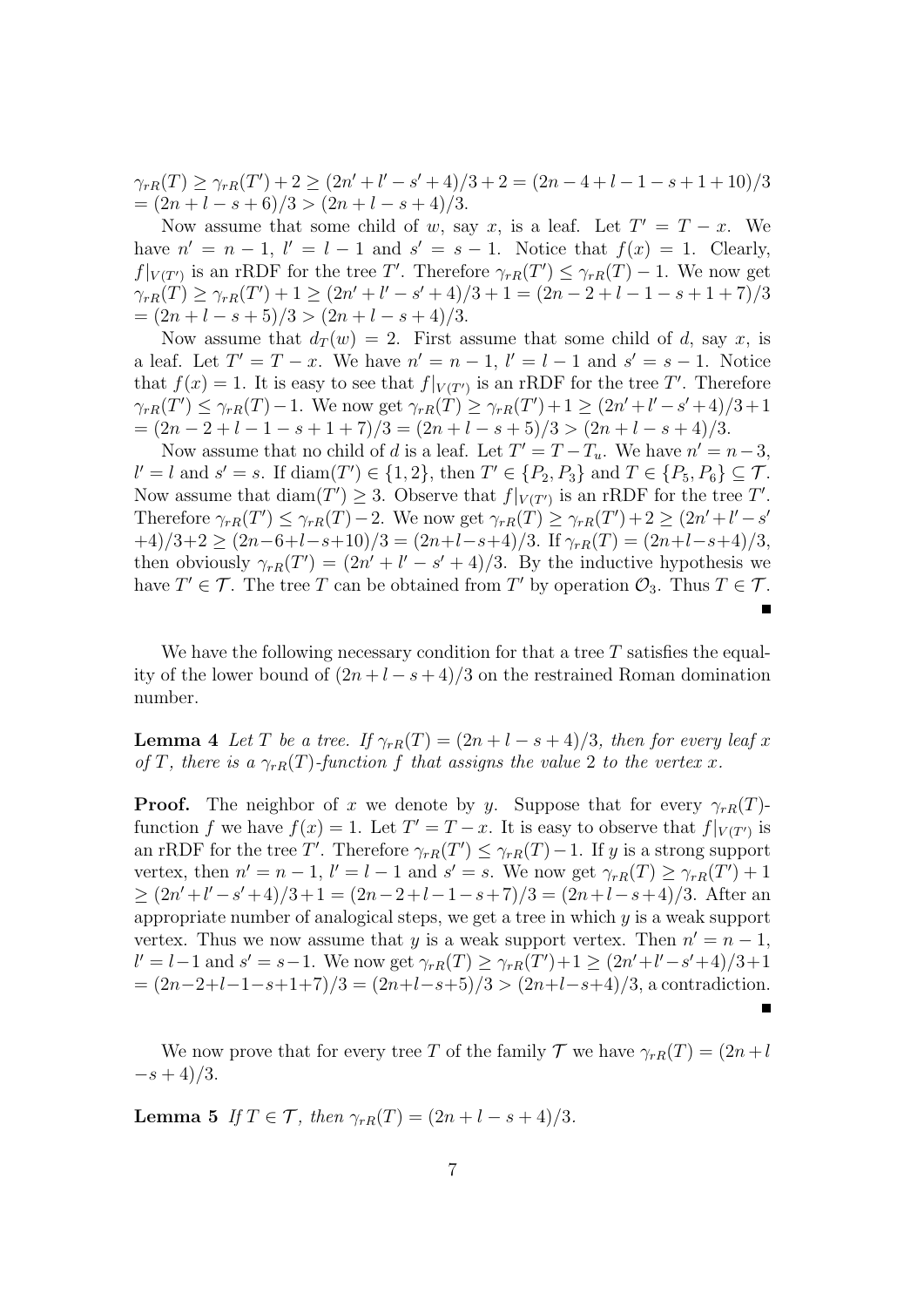**Proof.** We use the induction on the number k of operations performed to construct the tree *T*. If  $T \in \{P_4, P_5, P_6\}$ , then we have  $(2n + l - s + 4)/3$  $=(2n + n - 2 - 2 + 4)/3 = n = \gamma_{rR}(T)$ . Let *k* be a positive integer. Assume that the result is true for every tree  $T' = T_k$  of the family  $\mathcal T$  constructed by *k* − 1 operations. Let *n*<sup>*'*</sup> be the order of the tree *T'*, *l'* the number of its leaves and *s'* the number of support vertices. Let  $T = T_{k+1}$  be a tree of the family 7 constructed by *k* operations.

First assume that *T* is obtained from *T'* by operation  $\mathcal{O}_1$ . We have  $n = n' + 1$ ,  $l = l' + 1$  and  $s = s'$ . Let *x* be the attached vertex. Let  $f' = (V_0, V_1, V_2)$ be a  $\gamma_{rR}(T')$ -function. It is easy to see that extending  $f'$  by  $f'(x) = 1$  gives us an rRDF for the tree *T*. Thus  $\gamma_{rR}(T) \leq \gamma_{rR}(T') + 1$ . We now get  $\gamma_{rR}(T)$  $\leq \gamma_{rR}(T')+1 = (2n'+l'-s'+4)/3+1 = (2n-2+l-1-s+7)/3 = (2n+l-s+4)/3.$ On the other hand, by Lemma 3 we have  $\gamma_{rR}(T) \geq (2n+l-s+4)/3$ . This implies that  $\gamma_{rR}(T) = (2n + l - s + 4)/3$ .

Now assume that *T* is obtained from *T'* by operation  $\mathcal{O}_2$ . We have  $n = n' + 3$ ,  $l = l' + 1$  and  $s = s' + 1$ . The vertex to which is attached  $P_3$  we denote by *x*. Let  $v_1v_2v_3$  be the attached path. Let  $v_1$  be joined to *x*. Let *abc* denote a path  $P_3$ adjacent to *x* and different from  $v_1v_2v_3$ . Let *a* and *x* be adjacent. By Lemma 4, there is a  $\gamma_{rR}(T')$ -function  $f'$  such that  $f'(c) = 2$ . Consequently,  $f'(b) = 0$ ,  $f'(a) = 0$  and  $f'(x) = 2$ . It is easy to observe that extending  $f'$  by letting  $v_1$ and  $v_2$  have the weight 0 and  $v_3$  the weight 2, we get an rRDF for the tree  $T$ . Thus  $\gamma_{rR}(T) \leq \gamma_{rR}(T') + 2$ . We now get  $\gamma_{rR}(T) \leq \gamma_{rR}(T') + 2 = (2n' + l' - s')$ +4)*/*3 + 2 = (2*n −* 6 + *l −* 1 *− s* + 1 + 10)*/*3 = (2*n* + *l − s* + 4)*/*3. This implies that  $\gamma_{rR}(T) = (2n + l - s + 4)/3$ .

Now assume that *T* is obtained from *T'* by operation  $\mathcal{O}_3$ . We have  $n = n' + 3$ ,  $l = l'$  and  $s = s'$ . The leaf to which is attached  $P_3$  we denote by *x*. Let  $v_1v_2v_3$  be the attached path. Let  $v_1$  be joined to *x*. By Lemma 4, there is a  $\gamma_{rR}(T')$ -function  $f'$  such that  $f'(x) = 2$ . It is easy to observe that extending *f <i>f*  $\int f'(v_1) = 0$ ,  $f'(v_2) = 0$  and  $f'(v_3) = 2$ , we get an rRDF for the tree *T*. Thus  $\gamma_{rR}(T) \leq \gamma_{rR}(T') + 2$ . We now get  $\gamma_{rR}(T) \leq \gamma_{rR}(T') + 2 = (2n' + l' - s')$  $+4)/3 + 2 = (2n - 6 + l - s + 10)/3 = (2n + l - s + 4)/3$ . This implies that  $\gamma_{rR}(T) = (2n + l - s + 4)/3.$ Г

As an immediate consequence of Lemmas 3 and 5, we get the following lower bound on the restrained Roman domination number of a tree together with the characterization of the extremal trees.

**Theorem 6** *For every tree T of diameter at least three, order n, with l leaves and s* support vertices, we have  $\gamma_{rR}(T) \geq (2n + l - s + 4)/3$ , with equality if and *only if*  $T \in \mathcal{T}$ *.*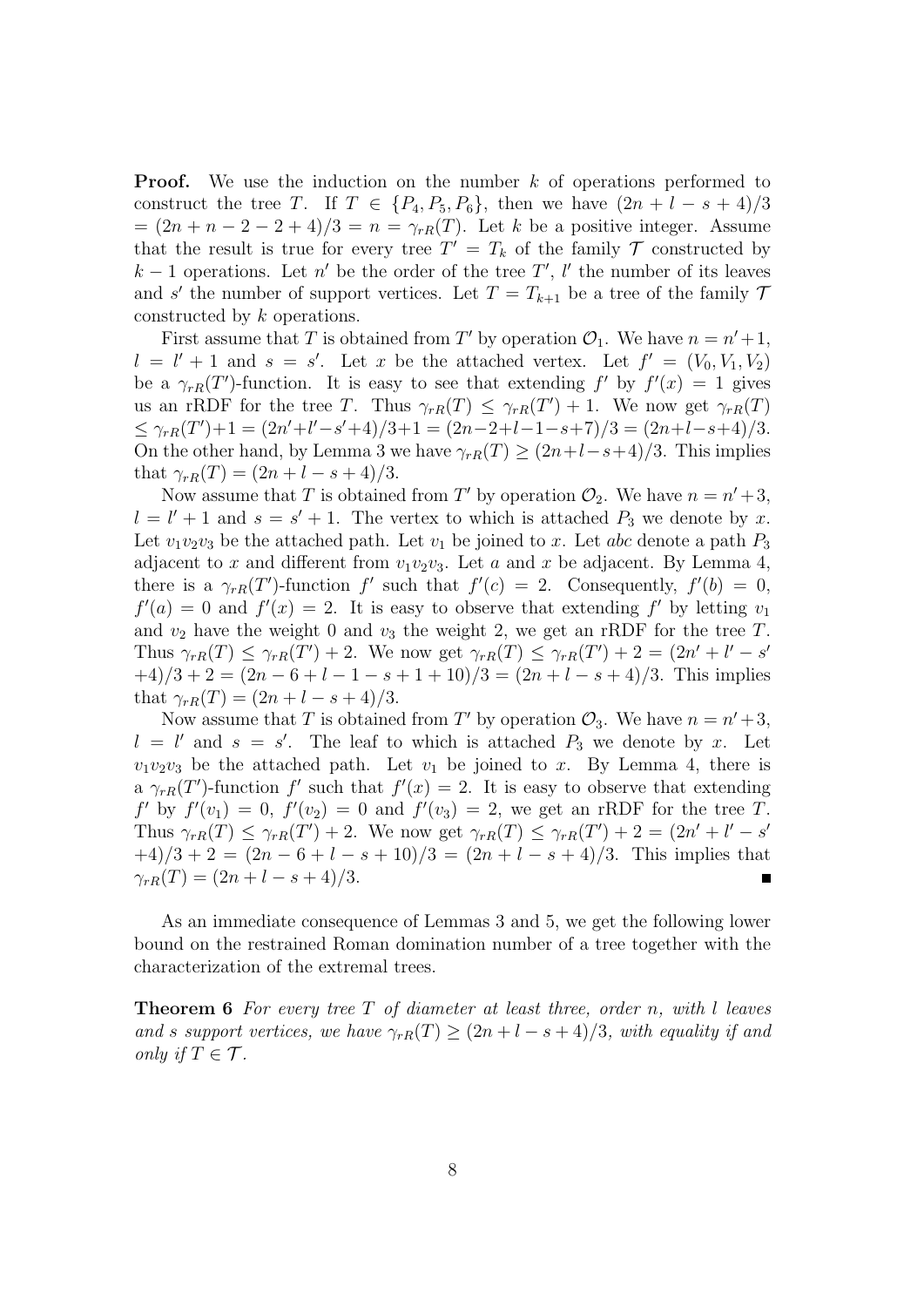#### **3.2 General graphs**

Pushpam et al. [17] determined the restrained Roman domination number of paths and cycles by considering different cases of *n* modulo 3. We first show the following property of graphs in which some vertex is neither a leaf nor a support vertex.

**Proposition 7** *If a graph G has an edge non-incident with a leaf, then there is*  $a \gamma_{rR}(G)$ -function  $f = (V_0, V_1, V_2)$  *such that*  $V_0 \neq \emptyset$ *.* 

**Proof.** The result is obvious if  $\gamma_{rR}(G) < n$ . Thus assume that  $\gamma_{rR}(G) = n$ . Let *xy* be an edge of *G* such that  $d_G(x) \geq 2$  and  $d_G(y) \geq 2$ . If  $N_G(x) \cap N_G(y)$  $\neq \emptyset$ , then let *a* be a common neighbor of *x* and *y*. Observe that  $({x, y}, V(G))$  $\langle \{x, y, a\}, \{a\}\rangle$  is an rRDF for *G* of weight *n* − 1, a contradiction. Now assume that  $N_G(x) \cap N_G(y) = \emptyset$ . Let  $x_1 \in N_G(x) \setminus N_G(y)$  and  $y_1 \in N_G(y) \setminus N_G(x)$ . Then  $(\{x, y\}, V(G) \setminus \{x, x_1, y, y_1\}, \{x_1, y_1\})$  is a desired  $\gamma_{rR}(G)$ -function.

For any odd integer  $n \geq 3$ , let  $G_n$  be the graph obtained from  $(n-1)/2$  copies of  $K_2$  by adding a new vertex and joining it to both leaves of each  $K_2$ . Thus  $G_3 = K_3$ , and for  $n > 3$ ,  $G_n$  has a vertex of degree  $n-1$  and all other vertices of degree two. Figure 2 shows the graph  $G_7$ . Let  $\mathcal{G} = \{G_n : n \geq 3 \text{ is odd}\}.$ 



Figure 2: The graph *G*<sup>7</sup>

**Theorem 8** *For every connected graph G of order*  $n \geq 3$  *with m edges we have*  $\gamma_{rR}(G) \geq n+1-2m/3$ , with equality if and only if  $G \in \mathcal{G}$ .

**Proof.** If *G* is a star, then  $\gamma_{rR}(G) = n > (n+5)/3 = n+1-2m/3$ . Thus assume that *G* is not a star. By Proposition 7, there is a  $\gamma_{rR}(G)$ -function  $f = (V_0, V_1, V_2)$ such that  $V_0 \neq \emptyset$ . Clearly,  $G[V_0]$  has no isolated vertex. Thus  $|E(G[V_0])| \geq |V_0|/2$ . Let  $E(V_0, V_2)$  be the set of edges between vertices of  $V_0$  and vertices of  $V_2$ . Since every vertex of  $V_0$  has a neighbor in  $V_2$ , we have  $|E(V_0, V_2)| \geq |V_0|$ . We have

$$
m \ge |E(G[V_0])| + |E(V_0, V_2)| \ge \frac{1}{2}|V_0| + |V_0| = \frac{3}{2}|V_0|,\tag{1}
$$

and thus  $|V_0| \leq 2m/3$ . We now get

$$
n = |V_0| + |V_1| + |V_2| \le \frac{2}{3}m + \gamma_{rR}(G) - |V_2| \le \frac{2}{3}m + \gamma_{rR}(G) - 1.
$$
 (2)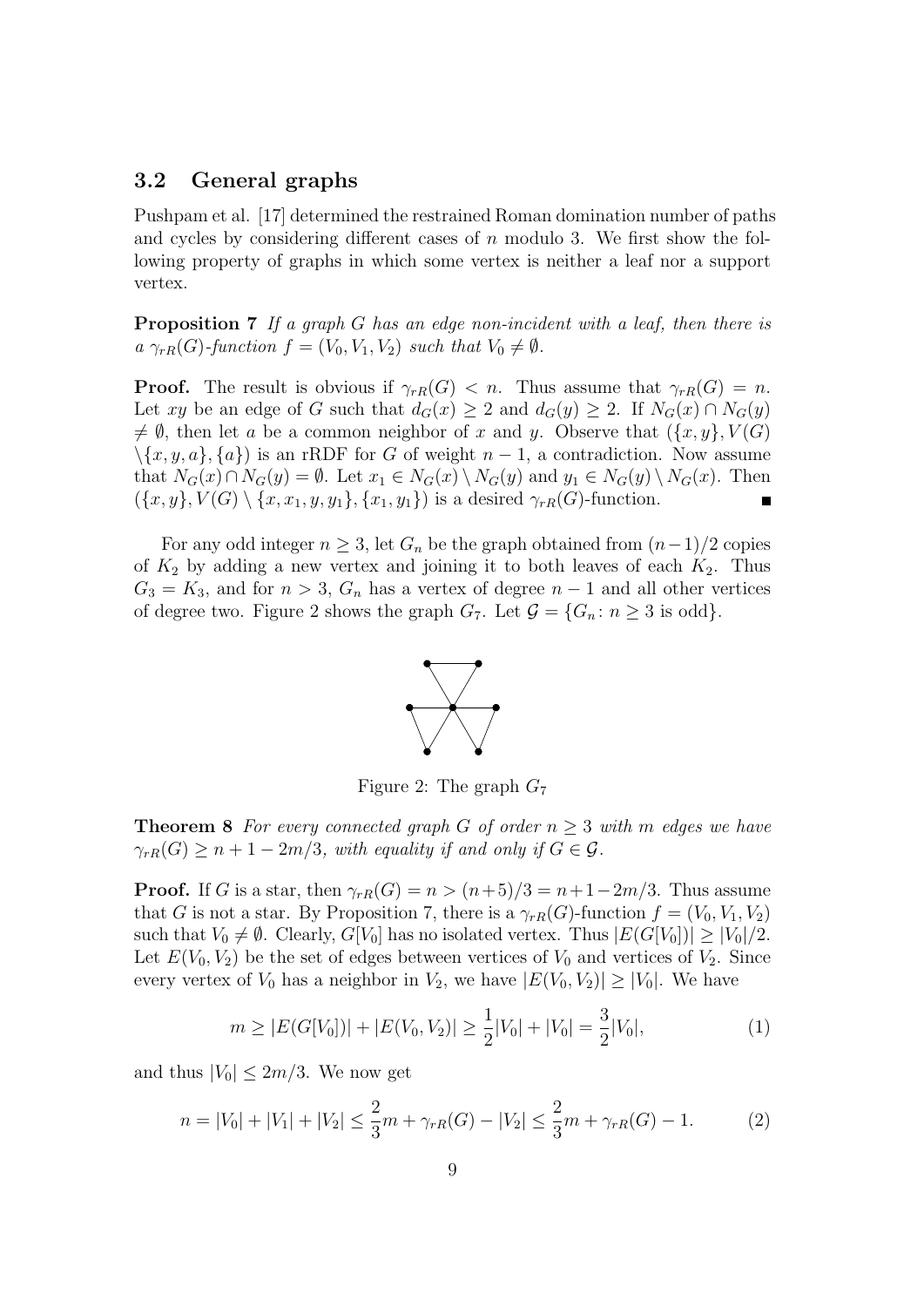This implies that  $\gamma_{rR}(G) \geq n+1-2m/3$ .

It is easy to see that for any odd integer  $n \geq 3$  we have  $\gamma_{rR}(G_n) = 2$  and  $|E(G_n)| = 3(n-1)/2$ . Consequently,  $\gamma_{rR}(G) = n+1-2m/3$ . Now assume that *G* is a graph with  $\gamma_{rR}(G) = n + 1 - 2m/3$ . Then all inequalities of (1) and (2) become equalities. We have  $|V_2| = 1$ . Let  $V_2 = \{x\}$ . Since  $|E(G[V_0])| = |V_0|/2$ , the set  $V_0$  has an even number of vertices, and each component of  $G[V_0]$  is a  $K_2$ . From  $|E(V_0, V_2)| = |V_0|$  we obtain that every vertex of  $V_0$  is adjacent to *x*. Since *G* is connected, we have  $|V_1| = \emptyset$ . Consequently,  $G \in \mathcal{G}$ . П

It is proved in [17] that for a path  $P_n$  and a cycle  $C_n$  we have  $\gamma_{rR}(P_n) \leq (2n)$  $+6/3$  and  $2n/3 \leq \gamma_{rR}(C_n) \leq (2n+5)/3$ . We have the following upper bound on the restrained Roman domination number of a graph in terms of its diameter.

**Proposition 9** *For every connected graph G of order n we have*  $\gamma_{rR}(G) \leq n$  $+1 - |(diam(G) - 2)/3|$ , and this bound is sharp.

**Proof.** Let  $P = v_0 v_1 \dots v_{\text{diam}(G)}$  be a diametrical path in  $G$ , and let  $f = (V_0, V_1, V_2, V_1, V_2, V_1, V_2, V_1, V_2, V_1, V_2, V_1, V_2, V_1, V_2, V_2, V_1, V_2, V_2, V_1, V_2, V_1, V_2, V_2, V_1, V_2, V_2, V_1, V_2, V_2, V_1, V_2, V_2, V_1, V_2, V_2$ *V*<sub>2</sub>) be a  $\gamma_{rR}(P)$ -function. Then  $w(f) \leq (2(\text{diam}(G) + 1) + 6)/3$ . Define *g* on *V*(*G*) by letting  $g(x) = f(x)$  for  $x \in V(P)$ , while  $g(x) = 1$  if  $x \in V(G) \setminus V(P)$ . Obviously, *g* is an rRDF for *G*. Hence  $\gamma_{rR}(G) \leq w(f) + n - \text{diam}(G) - 1$ *≤* (2(diam(*G*) + 1) + 6)*/*3 + *n −* diam(*G*) *−* 1 = *n* + 1 *−* (diam(*G*) *−* 2)*/*3  $≤ n + 1 - |(\text{diam}(G) - 2)/3|$ . To see the sharpness, consider the path  $P_6$ .

Similarly we obtain the following bound in terms of the girth and the order.

**Proposition 10** *For every connected graph G of order n and girth g*(*G*) *we have*  $\gamma_{rR}(G) \leq n+1 - |(g(G)-2)/3|$ *, and this bound is sharp.* 

We have the following upper bound on the restrained Roman domination number of a graph in terms of its order and size.

**Proposition 11** *If G is a connected graph of order n with m edges, then*  $\gamma_{rR}(G)$  $\leq 2m - n + 2$ *, with equality if and only if G is a tree with*  $\gamma_{rR}(G) = n$ *.* 

**Proof.** Since *G* is connected, we have  $m \geq n-1$ . We now get  $\gamma_{rR}(G) \leq n$  $= 2(n-1) - n + 2 \leq 2m - n + 2$ . If  $\gamma_{rR}(G) = 2m - n + 2$ , then  $m = n - 1$ and thus *G* is a tree with  $\gamma_{rR}(G) = n$ . The converse is obvious.

#### **3.3 Probabilistic bounds**

For the probabilistic methods we follow [1]. Analogously to some results of [22], we obtain several probabilistic bounds for the restrained Roman domination number. Cockayne et al. [3] presented the following bound for the Roman domination number of a graph.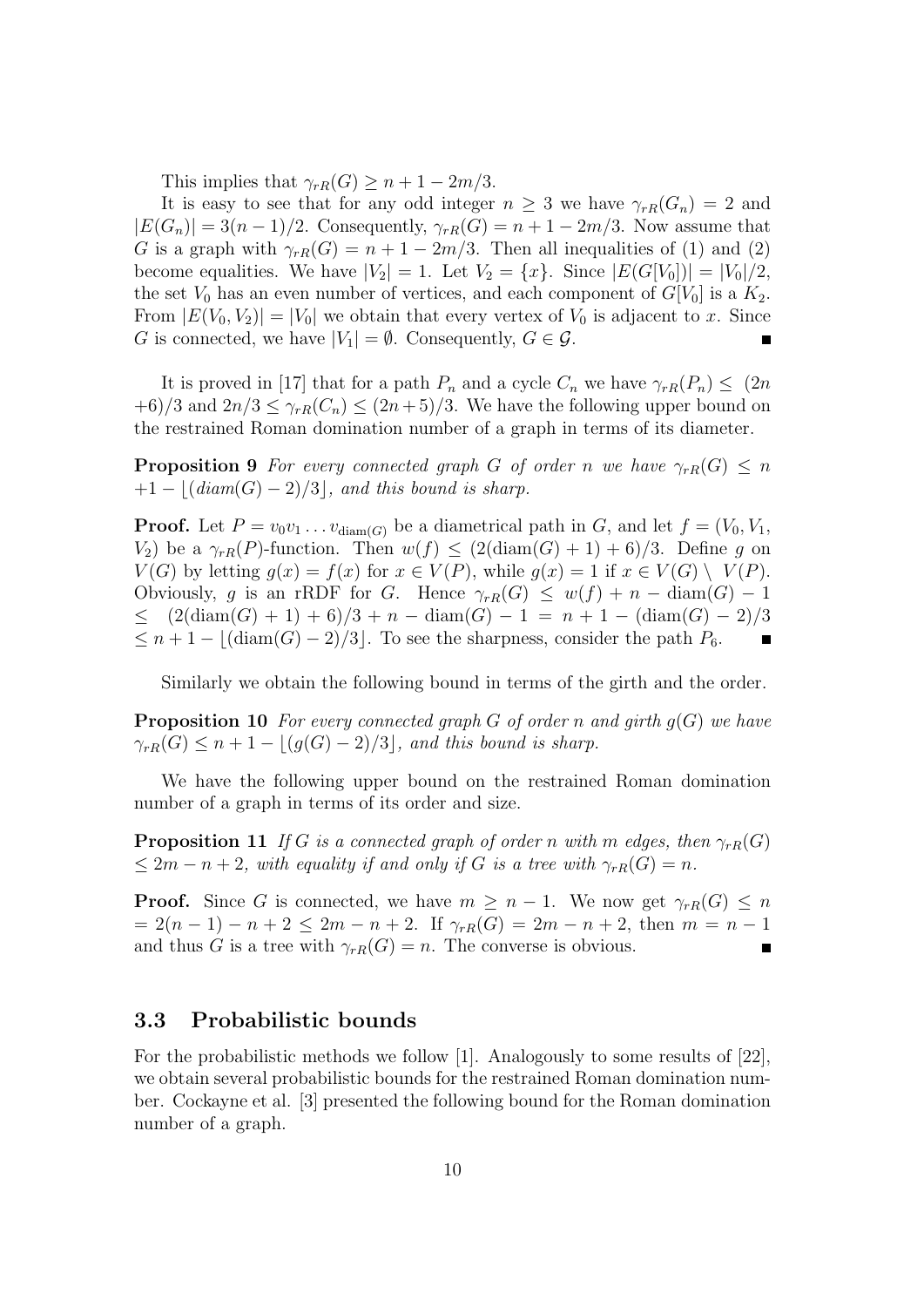**Theorem 12 (Cockayne et al. [3])** *Let G be a graph of order n.* If  $\delta > 0$ , *then*

$$
\gamma_R(G) \le n \bigg( \frac{2\ln(1+\delta) - \ln 4 + 2}{\delta + 1} \bigg).
$$

We show that the above bound holds for the restrained Roman domination if  $n < \delta(\delta - 1)/(\ln \delta - \ln 2 + 1).$ 

**Theorem 13** Let G be a graph of order *n*. If  $\delta > 0$  and  $n < \delta(\delta - 1)/(\ln \delta)$ *−* ln 2 + 1)*, then*

$$
\gamma_{rR}(G) \le n \bigg( \frac{2\ln(1+\delta) - \ln 4 + 2}{\delta + 1} \bigg).
$$

**Proof.** The condition  $n < \delta(\delta - 1)/(\ln \delta - \ln 2 + 1)$  implies that  $\delta > n \cdot (\ln \delta - \ln 2 + 1)$  $+1)/\delta+1$ . By Theorem 12 we have  $\gamma_R(G) \leq n \cdot (2\ln(1+\delta) - \ln 4+2)/(\delta+1)$ . Let *f* =  $(V_0, V_1, V_2)$  be a  $\gamma_R(G)$ -function with  $w(f) \leq n \cdot (2 \ln(1+\delta) - \ln 4 + 2) / (\delta + 1)$ such that  $|V_1|$  is minimum. Then any vertex of  $V_0$  is adjacent to at most one vertex of *V*<sub>1</sub>. Obviously,  $|V_2| \leq \gamma_R(G)/2$ . Let  $v \in V_0$ . Then  $d_G(v) \geq \delta > n$ *·*(ln *δ −* ln 2 + 1)*/δ* + 1 *> n ·*(ln(*δ* + 1) *−* ln 2 + 1)*/δ* + 1 *≥ γR*(*G*)*/*2 + 1 *≥ |V*2*|* + 1. By the choice of  $f$ , the vertex  $v$  is adjacent to some vertex in  $V_0$ . Thus  $f$  is an rRDF and we get  $\gamma_{rR}(G) \leq w(f) \leq n(2\ln(1+\delta) - \ln 4 + 2)/( \delta + 1).$ 

We have the following upper bound on the restrained Roman domination number of a graph with no leaves and cut vertices.

**Theorem 14** *If G is a chordal graph of order n with no cut vertex and*  $\delta(G) \geq 2$ *, then*

$$
\gamma_{rR}(G) \le 2n \left(1 - \frac{\delta}{(\delta+1)^{1+\frac{1}{\delta}}}\right).
$$

**Proof.** Given a chordal graph G with no cut vertex and with minimum degree at least two, we select a set of vertices *A*, where each vertex is selected independently with probability  $p = 1 - (1/(\delta + 1))^{1/\delta}$ . Let  $B = V \setminus N[A]$  be the set of vertices not dominated by *A*. Let  $C \subseteq V(G) \setminus (A \cup B)$  be the set of all vertices *c* such that  $N_G(c) \subseteq A \cup B$ . It follows from the assumption that for every  $c \in C$  we have  $N_G(c) \subseteq A$ . Then  $f = (V(G) \setminus (A \cup B \cup C), B \cup C, A)$ is an rRDF. Clearly,  $Pr(x \in A) = p$ ,  $Pr(x \in B) = (1 - p)^{1 + d_G(x)} \leq (1 - p)^{1 + \delta}$ and  $Pr(x \in C) = (1-p) \cdot p^{d_G(x)} \le (1-p) \cdot p^{\delta}$ . Since  $\delta \ge 2$ , we have  $p < 1/2$ . We now bound the expected weight of *f*,

$$
E(w(f)) \le np + n(1-p)^{1+\delta} + n(1-p)p^{\delta} \tag{3}
$$

$$
\leq 2n(p + (1 - p)^{1 + \delta}) \tag{4}
$$

$$
\leq 2n\left(1 - \frac{\delta}{(\delta+1)^{1+\frac{1}{\delta}}}\right). \tag{5}
$$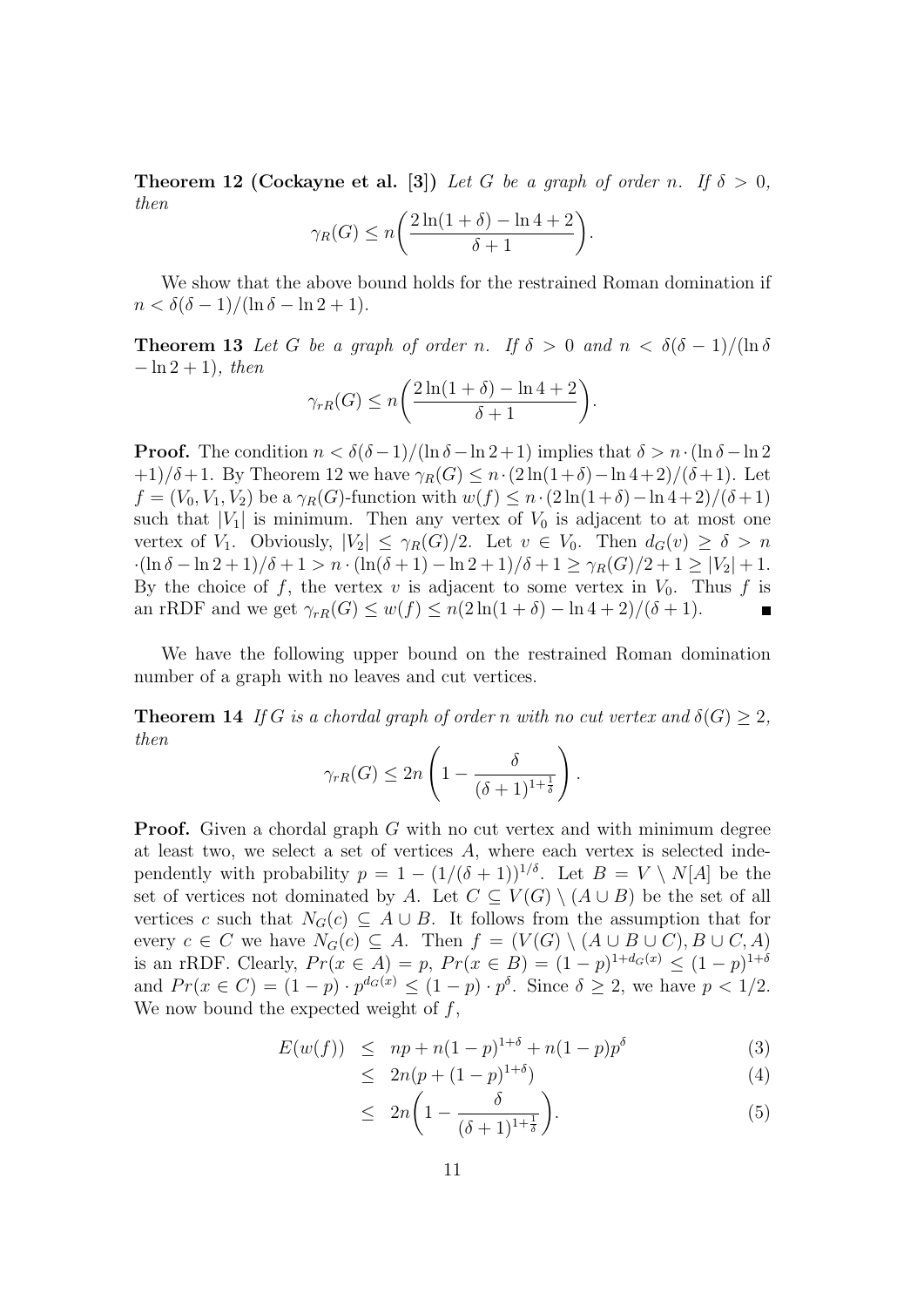Now the result follows from the Pigeonhole property of expectation.

**Corollary 15** *Let G be a chordal graph of order n with no cut vertex. If*  $\delta(G) \geq 2$ *and*  $\ln(1+\delta)/(1+\delta) < 1/2$ , then

$$
\gamma_{rR}(G) \le 2n \bigg( \frac{\ln(1+\delta)+1}{\delta+1} \bigg).
$$

**Proof.** We select a set of vertices A independently and randomly with probability  $p = \ln(1+\delta)/(1+\delta)$  and follow the proof of Theorem 14. Using the inequality  $e^{-x} \geq 1 - x$  for each  $x \geq 0$  we obtain from (3) that

$$
E(w(f)) \leq 2n(p + (1 - p)^{1+\delta})
$$
  
\n
$$
\leq 2n(p + e^{-p(1+\delta)})
$$
  
\n
$$
\leq 2n\left(\frac{\ln(1+\delta)+1}{\delta+1}\right).
$$

Let  $\beta(G)$  denote the maximum size of a matching in *G*.

**Theorem 16** *For every graph G of order n we have*

$$
\gamma_{rR}(G) \le \frac{3\ln(\delta+1) + \delta + 4 - \ln 8}{\delta + 1} \cdot n - 2\beta(G).
$$

**Proof.** Let  $f = (V_0, V_1, V_2)$  be a  $\gamma_R(G)$ -function such that  $|V_2|$  is minimum. Then each vertex of  $V_2$  has a private neighbor in  $V_0$ . Let M be a maximum matching of *G*. Without loss of generality we may assume that  $M = \{e_1, \ldots, e_k, e_{k+1}, \ldots,$  $e_{\beta(G)}$ }, where  $e_i$  has at least one end-point in  $V_2$ , for  $i = 1, 2, \ldots, k$ . Thus  $k \leq |V_2|$ and *G* has at least  $\beta(G) - k \geq \beta(G) - |V_2|$  edges with both end-points in  $V(G) \setminus V_2$ . Let  $e_{i1}, e_{i2}, \ldots, e_{it}$  be the edges of *M* which have exactly one end-point in  $V_2$ . Then

$$
g = (V_0 \setminus \{x \colon x \in e_j, j = k+1, \dots, \beta(G)\}, V_1 \cup \{x \colon x \in e_j, j = k+1, \dots, \beta(G)\}, V_2)
$$

is an rRDF for *G*. We now get

$$
\gamma_{rR}(G) \le |V_1| + 2|V_2| + t
$$
  
\n
$$
\le |V_1| + 2|V_2| + |V_0| - 2(\beta(G) - k)
$$
  
\n
$$
= |V_1| + 2|V_2| + |V_0| - 2\beta(G) + 2k
$$
  
\n
$$
\le |V_1| + 2|V_2| + |V_0| - 2\beta(G) + 2|V_2|
$$
  
\n
$$
= |V_1| + 4|V_2| + (n - |V_1| - |V_2|) - 2\beta(G)
$$
  
\n
$$
= n + 3|V_2| - 2\beta(G).
$$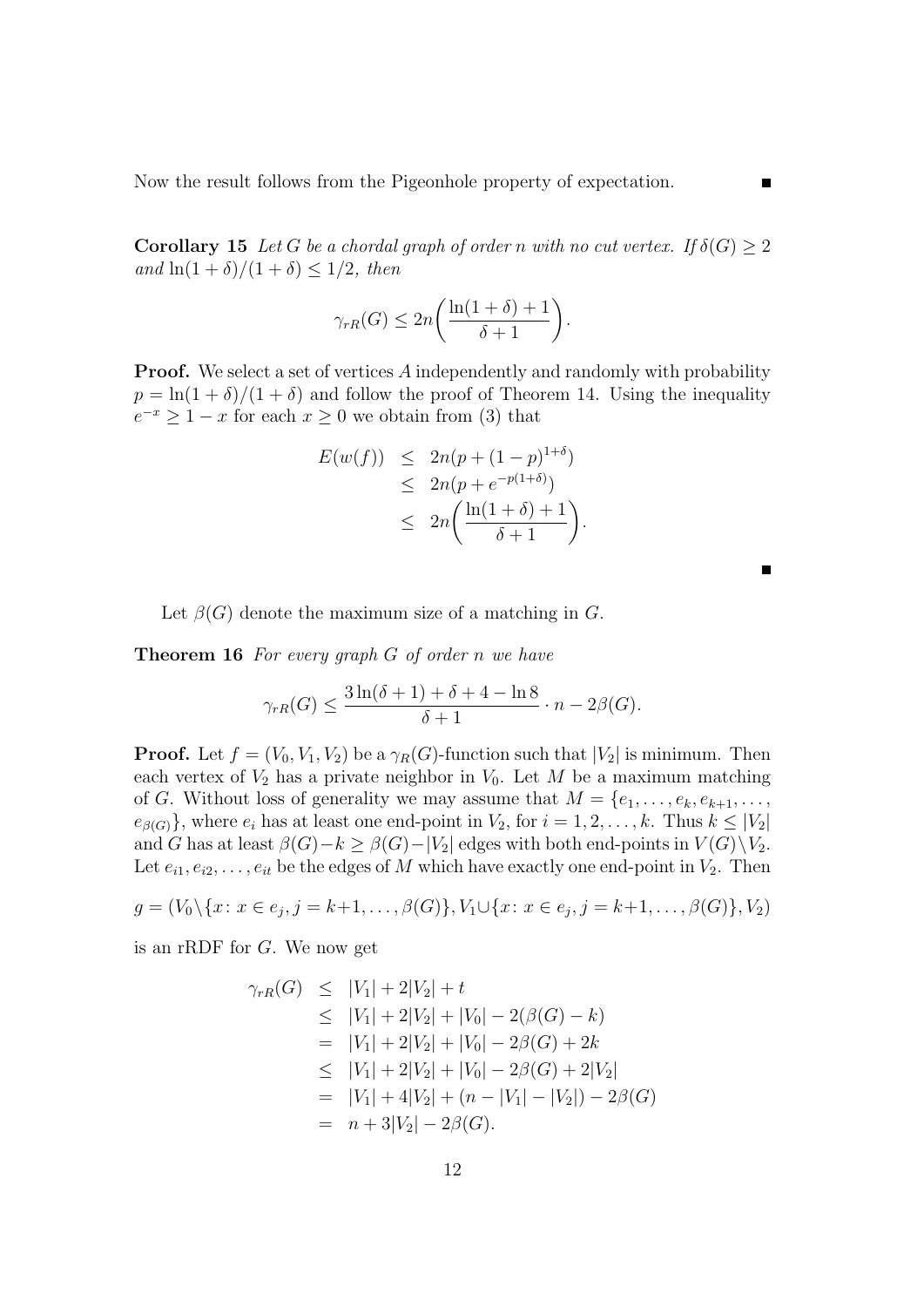By Theorem 12 we have  $|V_2| \leq \gamma_R(G)/2 \leq n \cdot (2\ln(1+\delta) - \ln 4 + 2)/2(\delta + 1)$ . Thus

$$
\gamma_{rR}(G) \le n + \frac{3n}{2} \left( \frac{2\ln(1+\delta) - \ln 4 + 2}{\delta + 1} \right) - 2\beta(G)
$$
  
= 
$$
\frac{3\ln(\delta + 1) + \delta + 4 - \ln 8}{\delta + 1} \cdot n - 2\beta(G).
$$

**Corollary 17** *If a graph G of order n has a perfect matching, then*

$$
\gamma_{rR}(G) \le \frac{3\ln(\delta+1) + 3 - \ln 8}{\delta + 1} \cdot n.
$$

### **4 Restrained Roman domination in random graphs**

Let *n* be a positive integer and let  $p \in \{0, 1\}$ . The random graph  $G(n, p)$  is a probability space over the set of graphs on the vertex set  $[n] = \{1, \ldots, n\}$  determined by  $Pr[\{i, j\} \in E(G)] = p$  with these events mutually independent (see for example [2]). We say that a random graph  $G = G(n, p)$  satisfies a property Q if the probability that *G* has the property *Q* tends to 1 as *n* tends to infinity. We also say that almost all graphs satisfy the property *Q* if a random graph satisfies *Q*.

**Theorem 18 (Weber [20])** For almost every graph  $G(n, p)$  we have  $k+1 \leq \gamma(G)$  $\leq k+2$ , where  $k = \lfloor \log n - 2 \log \log n + \log \log e \rfloor$  and the logarithm is in base  $1/(p-1)$ .

It follows from the above theorem that  $\gamma(G) = \log n(1 + o(1))$ . We show that the restrained Roman domination number is equal to the Roman domination number in a random graph.

**Theorem 19** *For almost every graph G we have*  $\gamma_{rR}(G) = \gamma_{R}(G)$ *.* 

**Proof.** From Theorem 12 of [2] we know that for a random graph  $G = G(n, p)$ we have

$$
\left|\delta - pn - (2pqn\log n)^{\frac{1}{2}} + \left(\frac{pqn}{8\log n}\right)^{\frac{1}{2}}\log\log\log n\right| \le c(n)\left(\frac{n}{\log n}\right)^{\frac{1}{2}},
$$

where  $c(n)$  tends to infinity arbitrarily slowly, and the logarithm is in base 1/ $(p-1)$ . Thus we obtain  $\delta = pn(1 + o(1))$ . Let *D* be a  $\gamma(G)$ -set. Thus  $|D| = \log n(1 + o(1))$ . It is obvious that  $f = (V(G) \setminus D, \emptyset, D)$  is an RDF for *G*. We have  $\gamma_R(G) = w(f) \leq 2|D| = 2 \log n(1 + o(1))$ . Let  $g = (V_0, V_1, V_2)$  be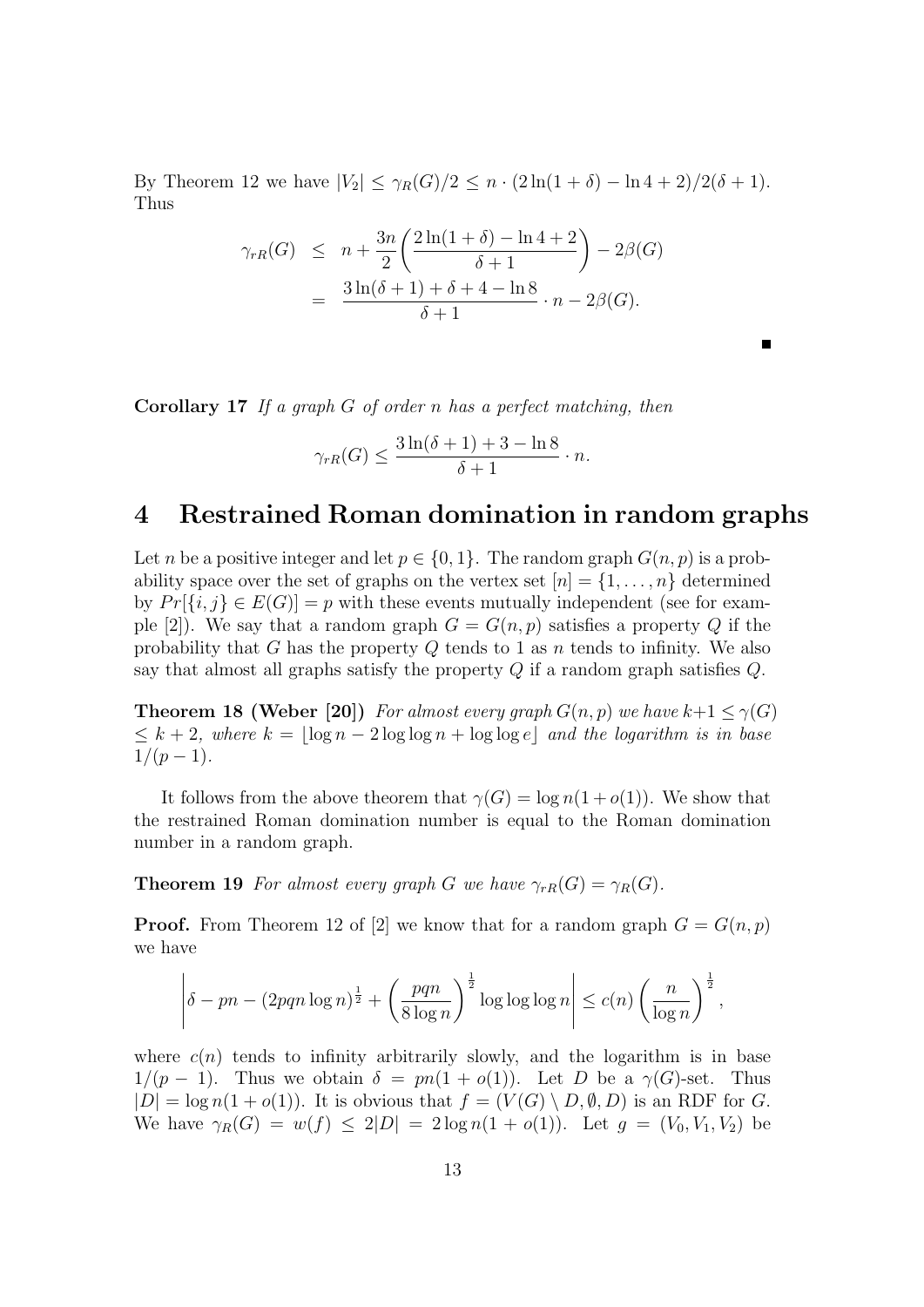a  $\gamma_R(G)$ -function such that  $V_1$  is minimum. Then each vertex of  $V_0$  is adjacent to at most one vertex of *V*<sub>1</sub>. Let  $v \in V_0$ . Then  $d_G(v) \geq \delta = pn(1 + o(1))$ . If *n* is sufficiently large, then  $pn(1 + o(1)) > 2 \log n(1 + o(1)) + 1 \geq |V_2| + 1$ . Thus *v* is adjacent to some vertex in *V*<sub>0</sub>. Consequently, *g* is an rRDF. Thus  $\gamma_{rR}(G) \leq \gamma_{R}(G)$ and the result follows.  $\blacksquare$ 

## **References**

- [1] N. Alon and J. Spencer, *The Probabilistic Method,* John Wiley, New York, (1992).
- [2] B. Bollob´as, *Random Graphs,* Cambridge University Press (2001).
- [3] E. Cockayne, P. Dreyer, S. Hedetniemi and S. Hedetniemi, *Roman domination in graphs,* Discrete Mathematics 278 (2004), 11–22.
- [4] P. Dankelmann, J. Hattingh, M. Henning and H. Swart, *Trees with equal domination and restrained domination numbers,* Journal of Global Optimization 34 (2006), 597–607.
- [5] G. Domke, J. Hattingh, S. Hedetniemi, R. Laskar and L. Markus, *Restrained domination in graphs,* Discrete Mathematics 203 (1999), 61–69.
- [6] G. Domke, J. Hattingh, M. Henning and L. Markus, *Restrained domination in trees,* Discrete Mathematics 211 (2000), 1–9.
- [7] G. Domke, J. Hattingh, M. Henning and L. Markus, *Restrained domination in graphs with minimum degree two,* Journal of Combinatorial Mathematics and Combinatorial Computing 35 (2000), 239–254.
- [8] S. Fujita and M. Furuya, *Difference between 2-rainbow domination and Roman domination in graphs,* Discrete Applied Mathematics 161 (2013), 806– 812.
- [9] J. Hattingh and M. Henning, *Characterizations of trees with equal domination parameters,* Journal of Graph Theory 34 (2000), 142–153.
- [10] J. Hattingh and E. Joubert, *Restrained domination in cubic graphs,* Journal of Combinatorial Optimization 22 (2011), 166–179.
- [11] T. Haynes, S. Hedetniemi and P. Slater, *Fundamentals of Domination in Graphs,* Marcel Dekker, New York, 1998.